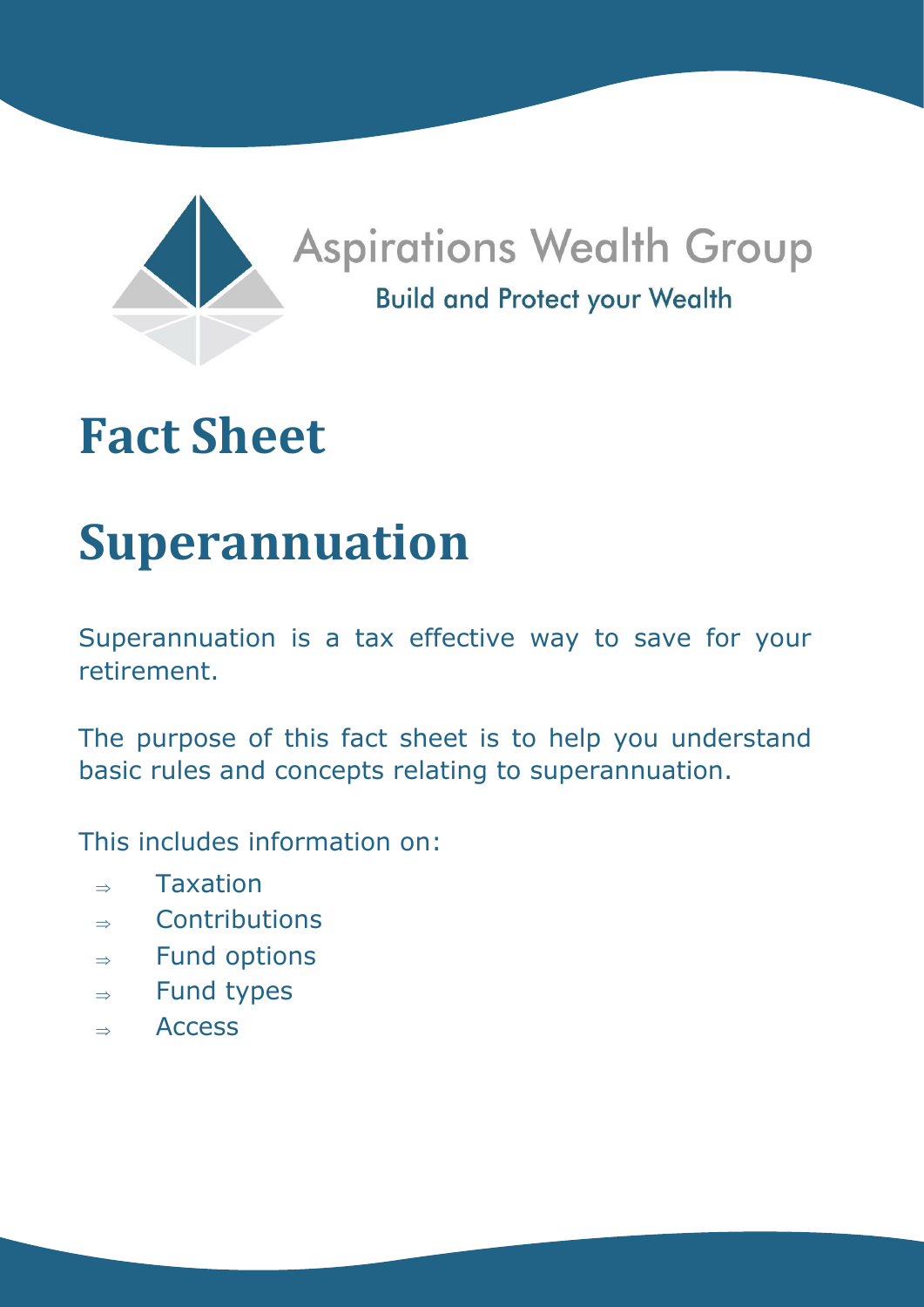

# **Taxation**

Tax rates applicable to superannuation are:

| $\Rightarrow$ Contributions tax     | Up to 15% for individuals<br>30% for those earning \$250,000 or above                |
|-------------------------------------|--------------------------------------------------------------------------------------|
| $\Rightarrow$ Investment income tax | Maximum of 15%                                                                       |
| $\Rightarrow$ Capital gains tax     | 15% for assets held less than 12 months<br>10% for assets held longer than 12 months |

When a superannuation fund goes into 'pension phase' (where the member draws a regular income stream), the tax rate for income and capital gains reduces to nil. The income stream payments are also tax free for those aged over 60 (from a taxed fund) who are retired.

For those aged between preservation age and 60, income stream payments from a tax sources (less any tax free amount) are taxed at personal marginal tax rates and receive a 15% tax offset (for tax already paid).

Superannuation tax rates are often lower than your personal tax rate, therefore making this a tax effective investment vehicle for many.

## **Superannuation withdrawals**

Funds withdrawn from superannuation may incur lump sum tax depending on your age, the total amount withdrawn and the superannuation component from which the funds are taken.

Outlined below is the tax treatment of superannuation withdrawals for various scenarios.

#### **Aged over 60**

For retired individuals aged 60 and over, withdrawals from a tax super fund are tax-free and non-assessable, non-exempt income.

#### **Under age 60**

This depends upon your personal circumstances and the components within your superannuation fund. Tax may be payable.

#### **Death benefits**

Super benefits paid to a beneficiary who is a 'tax dependant' are tax free. This includes a spouse, former spouse, a child under the age of 18, a financial dependant or interdependent.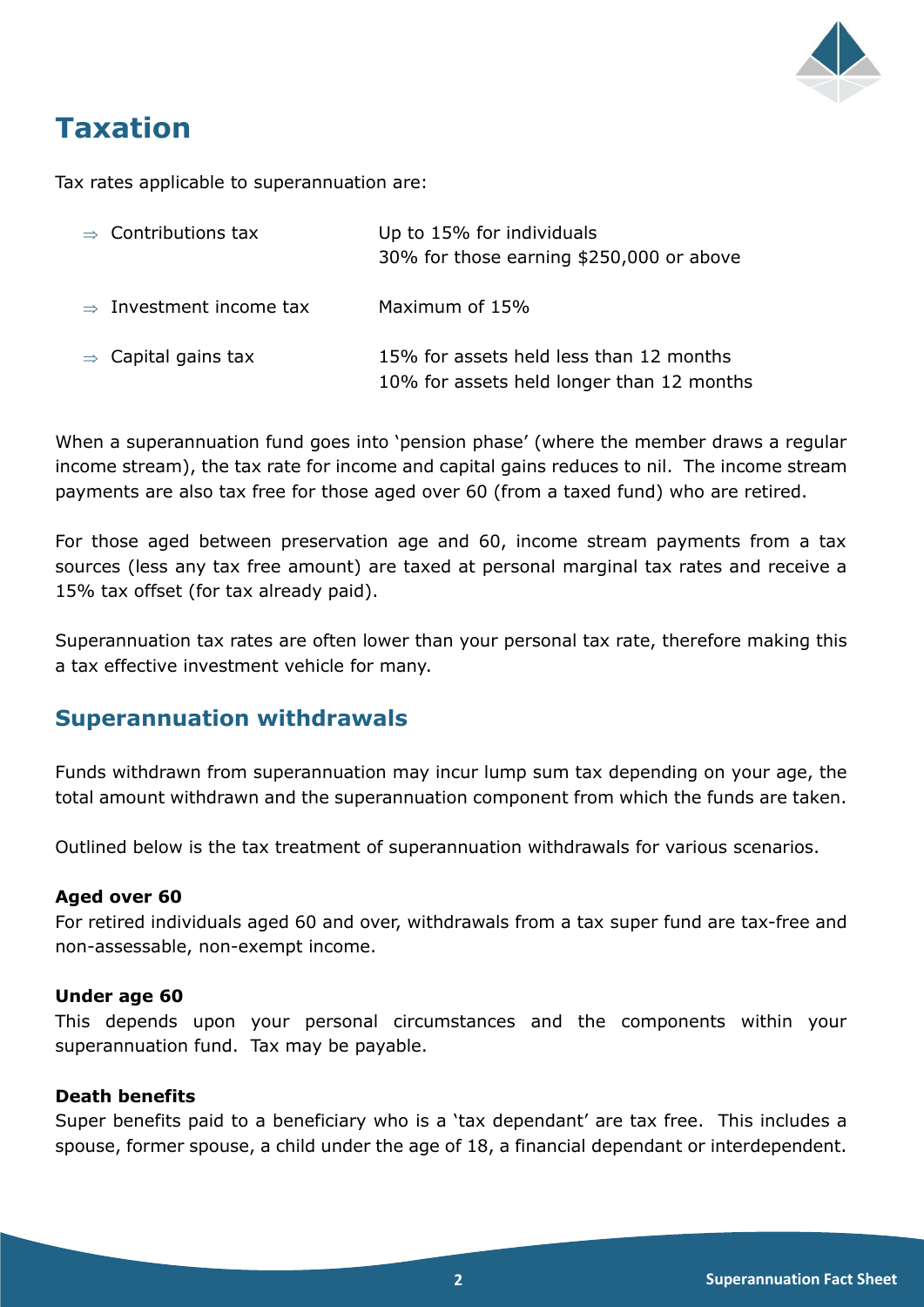

# **Contribution types**

There are two basic types - concessional contributions (before tax) and non-concessional contributions (after tax). Limits apply to the amount of contributions (both concessional and non-concessional).

# **Concessional contributions**

Concessional contributions (current cap is \$27,500) are generally contributions made by or for individuals that are tax deductible to the contributor and are assessable in the hands of the superannuation fund such as superannuation guarantee, salary sacrifice and personal deductible contributions. Concessional contributions form part of the taxable component of your superannuation fund.



Concessional contributions made in excess of the annual cap are charged penalty taxes. The cap is indexed to Average Weekly Ordinary Time Earnings (AWOTE).

Eligibility for concessional contributions if you are aged 67 or over is based on a work test which requires you to be gainfully employed for 40 hours over a period of 30 consecutive days during the financial year in which the contributions are made.

Any contributions in excess of the concessional limit will be counted towards your nonconcessional cap unless the you elect to have the excess concessional contributions refunded, rather than retaining them in superannuation.

## **Non-concessional contributions**

Non-concessional contributions (current cap is \$110,000 pa) include personal after-tax contributions and spouse contributions. These contributions are not taxed (provided they are within the annual limit) and form part of the tax-free component of your super fund. Nonconcessional contributions made in excess of the annual cap may be charged penalty taxes and this cap is indexed in line with the concessional contribution limit.

Excess non-concessional contributions made after 1 July 2013 may be withdrawn from superannuation, along with associated earnings on these amounts. If you make the election to withdraw, you will not be subject to penalty tax on the excess non-concessional contributions however you will be subject to tax on the associated earnings. If your total superannuation balance is above \$1.7 million you generally cannot make any further nonconcessional contributions.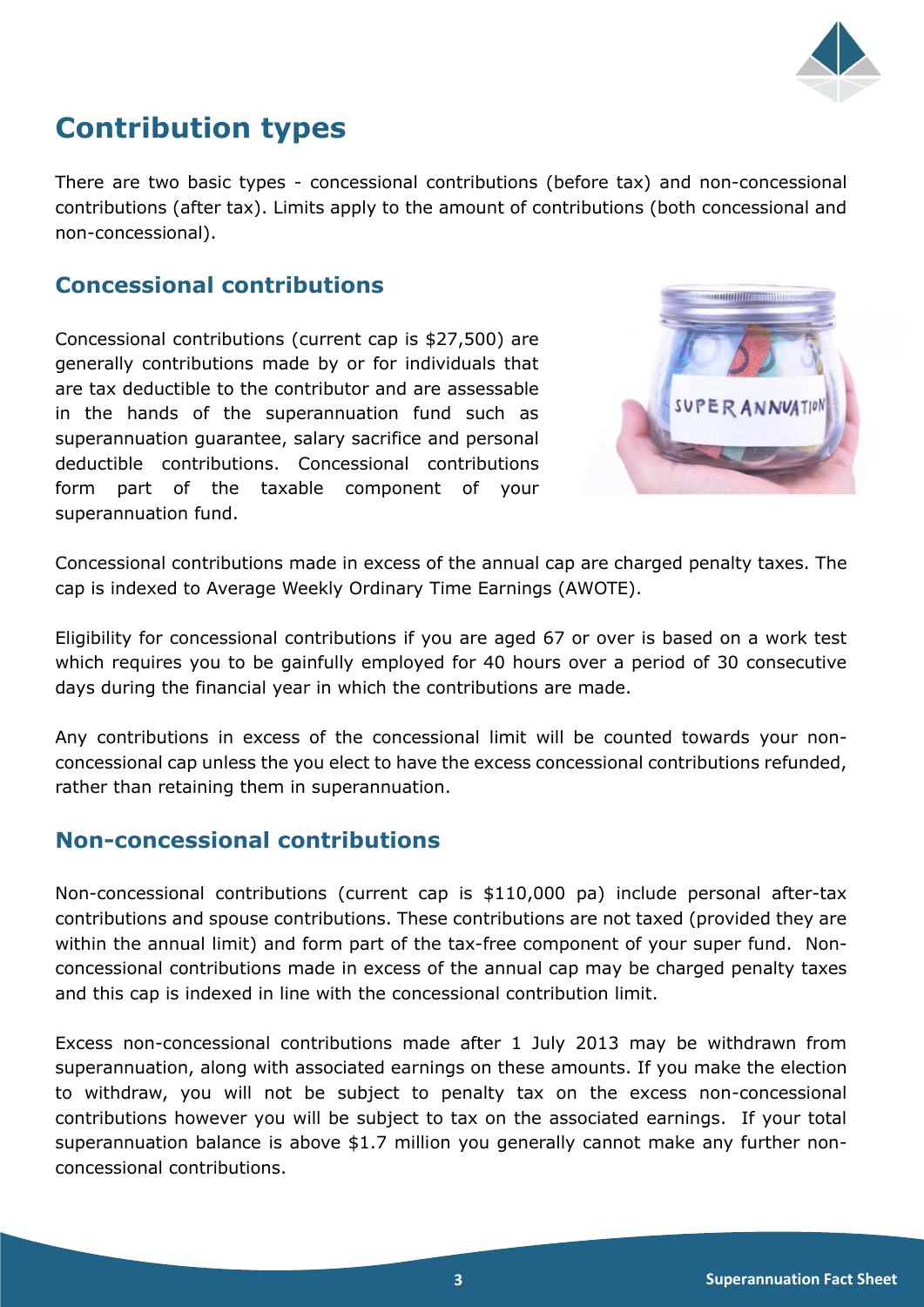

### **Bring forward rule**

Members under 67 years of age will have the option of contributing up to \$300,000 over a three-year period depending on their total superannuation balance. If you are under age 65 you can bring forward two years of non-concessional contributions. This enables up to three years of contributions in one year to be made to super, with no further contributions in the next two years. The year in which the three year cap is initially triggered, determines the value that can be contributed during the three year period.

The contribution and bring forward available to members under 65 is outlined in the following table.

| Contribution and bring forward available to members under age 65            |                                                                                                             |  |  |
|-----------------------------------------------------------------------------|-------------------------------------------------------------------------------------------------------------|--|--|
| <b>Total superannuation balance</b>                                         | <b>Contribution and bring forward available</b>                                                             |  |  |
| Less than \$1.48 million                                                    | Access to \$330,000 cap (three years)                                                                       |  |  |
| Greater than or equal to<br>\$1.48 million and less than<br>$$1.59$ million | Access to \$220,000 cap (two years)                                                                         |  |  |
| Greater than or equal to<br>\$1.59 million and less than<br>\$1.7 million   | Access to \$110,000 cap (no bring-forward<br>period, general non-concessional<br>contributions cap applies) |  |  |
| Greater than or equal to \$1.7 million                                      | Nil                                                                                                         |  |  |

The total superannuation balance is determined on 30 June of the previous financial year.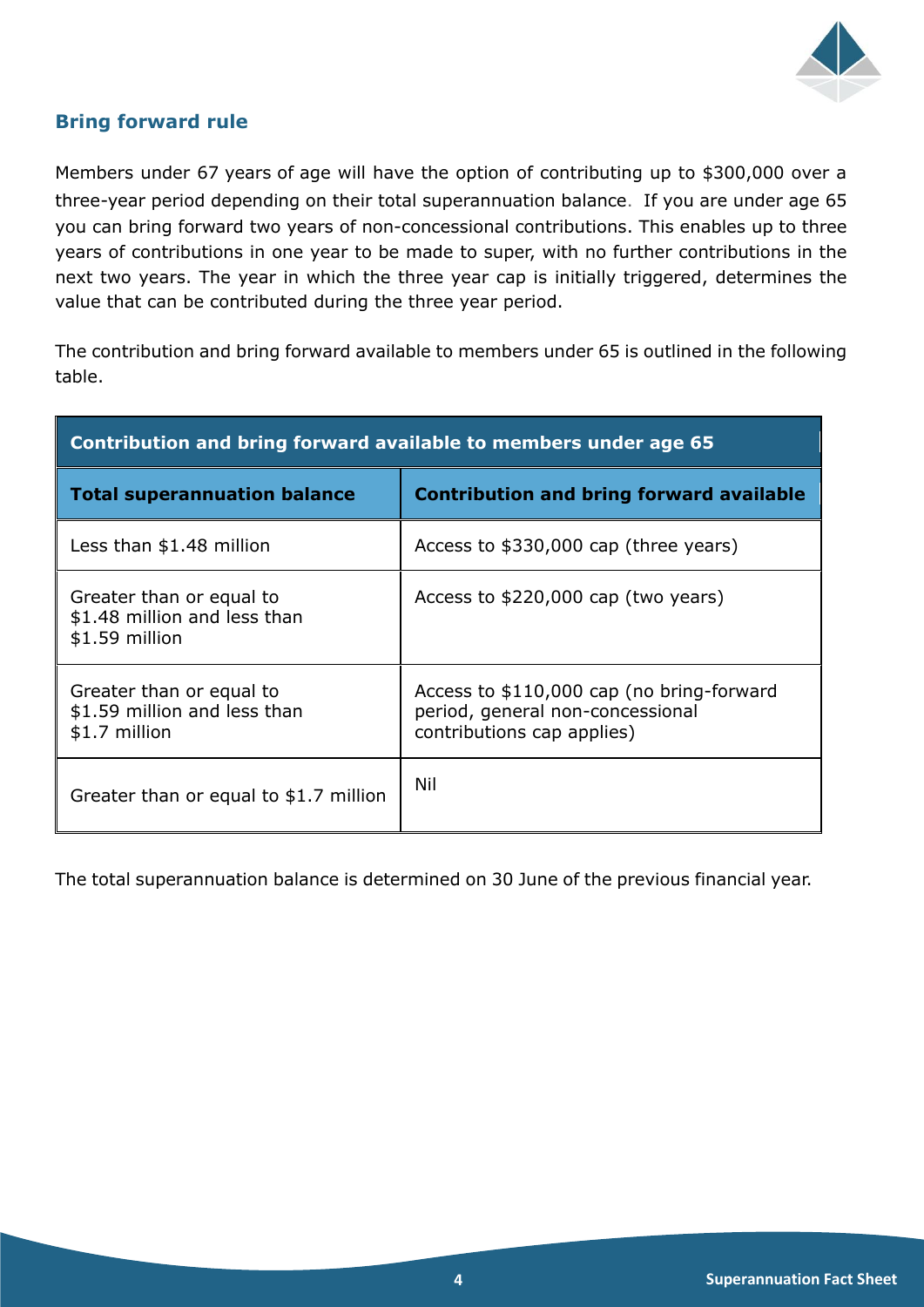

Individuals aged 67 to 74 are unable to utilise the 'bring forward' rule and those over the age of 75 cannot make non-concessional contributions.

Excess non-concessional contributions above the cap will be taxed at the highest marginal tax rate plus Medicare levy. This will be payable by the individual and any liability must be paid within 21 days. You can elect to withdraw the excess non-concessional contribution and associated earnings, however, must do so within 60 days of the date of the ATO determination. Associated earnings are included in assessable income and taxed at an individual's marginal tax rate.

If you elect to withdraw an excess non-concessional contribution and the associated earnings, you must do so within 60 days of the date of issue of the determination sent by the ATO. The associated earnings will be included in your assessable income and taxed at your marginal tax rate. Beyond this time frame, you will not be able to withdraw, meaning the excess contribution will be retained in super and subject to penalty tax at 49%.

### **Spouse contributions**

If you make an after-tax contribution of at least \$3,000 to superannuation for your spouse, provided they receive \$37,000 or less in the total of assessable income, fringe benefits and employer super contributions, then you can access the maximum tax offset of \$540.

The tax offset is then progressively reduced until the tax offset reaches zero for spouses who earn \$40,000 or more in the total of assessable income.

You and your spouse must both be Australian residents when the contributions are made and the contribution must be paid into your spouse's super fund or retirement savings account.



Additionally, the contributions must not be deductible to you and the receiving spouse must be under age 67. If they are between 67 and 74, they must meet the work test requirements.

#### **Government co-contributions**

If you earn less than \$56,112 (2021/22), and you contribute after-tax monies to your superannuation account, the government can contribute up to \$500 a year to your super. Depending on your income, they will contribute 50 cents for every one dollar you contribute.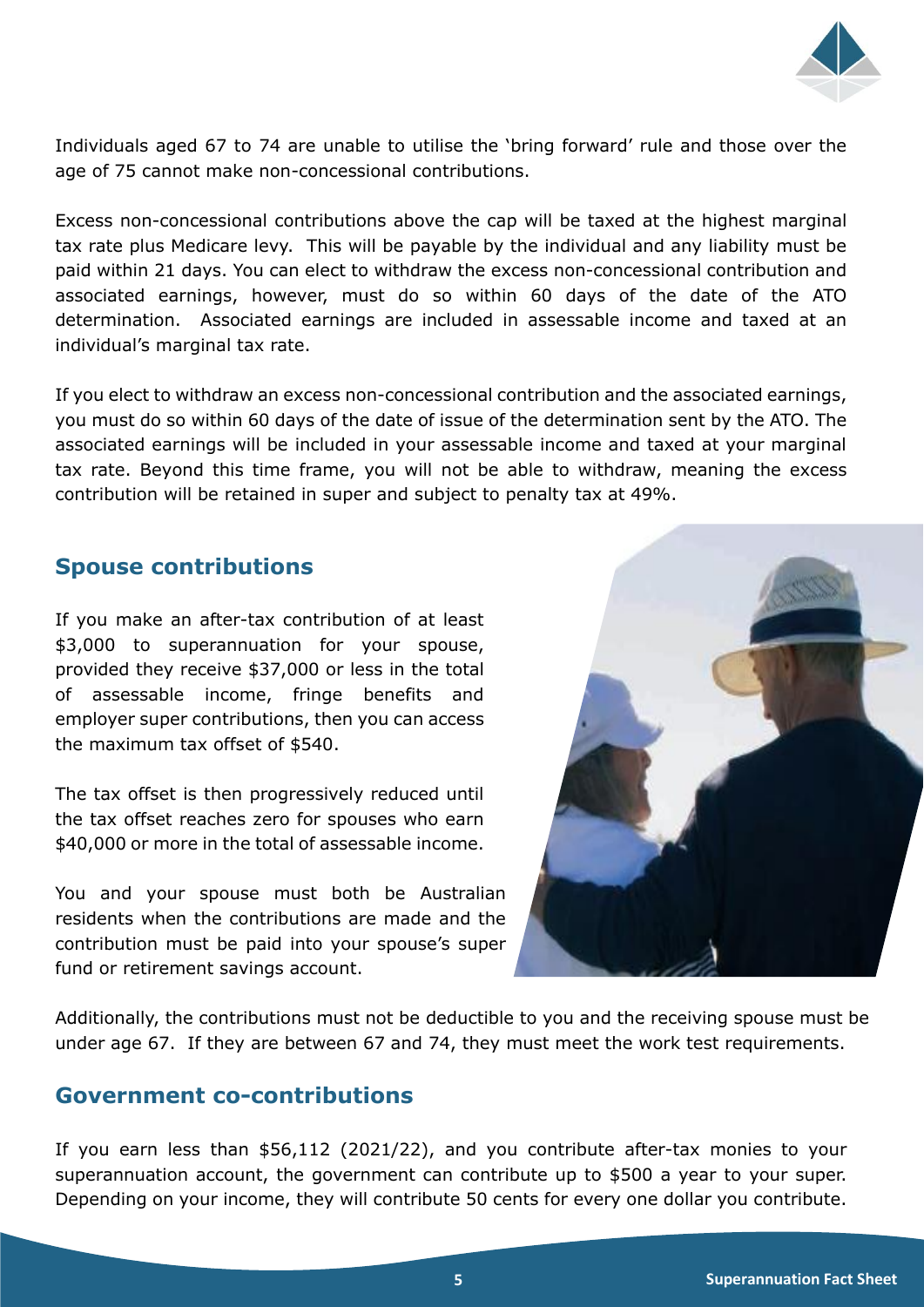

- Eligibility requirements are as follows:
	- You must be an Australian citizen, permanent resident or a New Zealand citizen working in Australia.
	- You must be less than 71 years of age.
	- You must have received more than 10% of your total income from eligible employment, running a business or a combination of both.
	- You must have a superannuation balance of less than \$1.7 million.
	- You must lodge an income tax return to receive the super co-contribution.

The ATO will work out your eligibility and entitlement and deposit this directly to your superannuation account.

# **Super splitting**

You may elect to have some of your super contributions split to your spouse, provided they are under their preservation age or between their preservation age and 65 years and not retired.

There are two types of contributions that can be split - employer contributions (concessional) and after tax contributions (non-concessional).

Super contributions can only be split in the financial year immediately after the year in which the contributions were made or in the same financial year as the contributions were made only if your entire benefit is being withdrawn before the end of that financial year as a rollover, transfer, lump sum benefit or a combination of these.

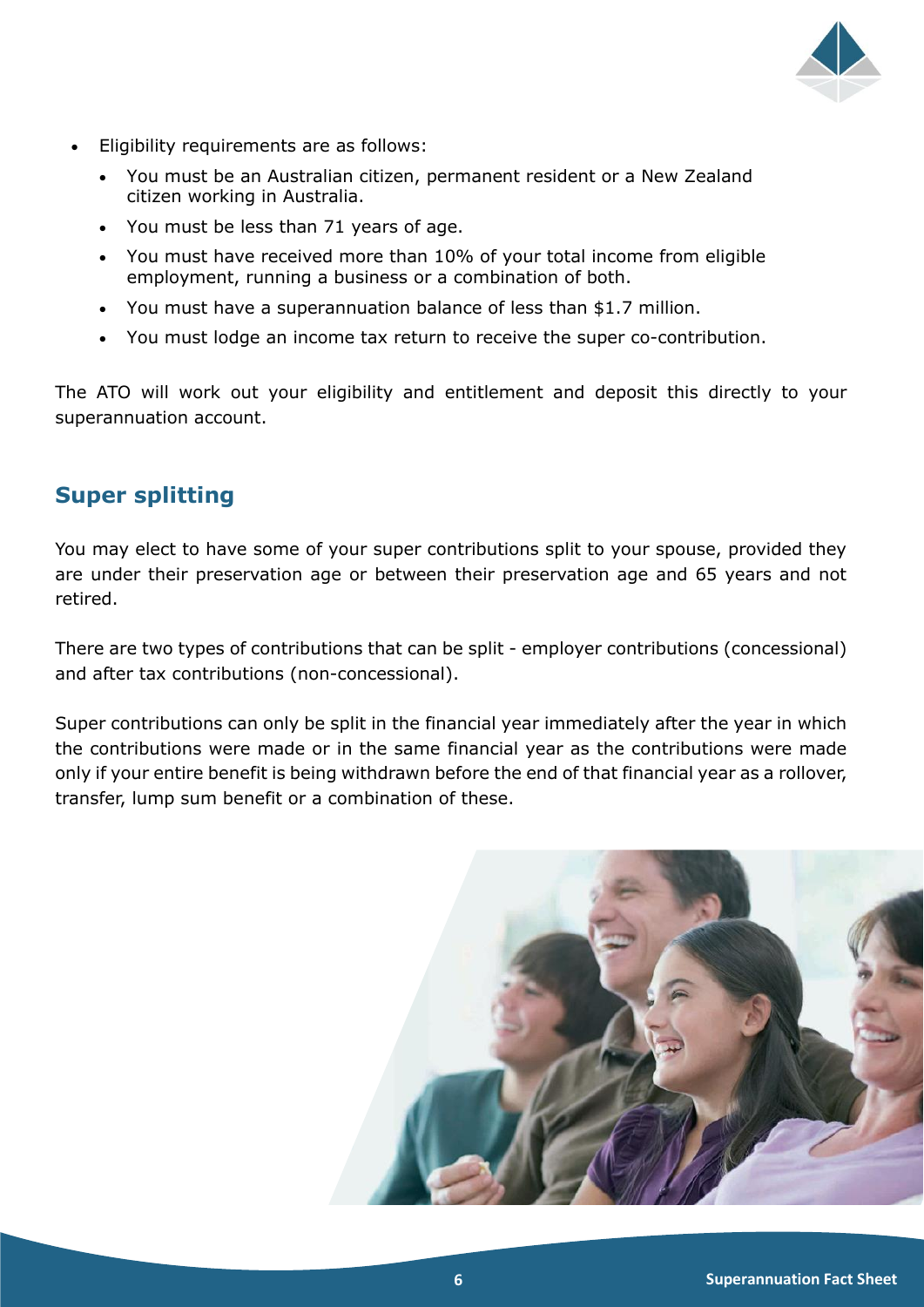

# **Downsizer contributions**

If you decide to downsize your home and you are over the age of 65 (60 from July 2022), you may be able to contribute some of the proceeds to super without having to meet the work test. The maximum amount that can be contributed as a downsizer contribution is the lesser of:

- $\Rightarrow$  \$300,000 or
- $\Rightarrow$  the total proceeds from the sale of your house

You will be eligible to make a downsizer contribution to super if:

- $\Rightarrow$  the amount you are contributing is from the proceeds of selling your home where the contract of sale exchanged on or after 1 July 2018.
- $\Rightarrow$  your home was owned by you or your spouse for 10 years or more prior to the sale the ownership period is generally calculated from the date of settlement of purchase to the date of settlement of sale.
- $\Rightarrow$  your home is in Australia and is not a caravan, houseboat or other mobile home.
- $\Rightarrow$  the proceeds (capital gain or loss) from the sale of the home are either exempt or partially exempt from capital gains tax (CGT) under the main residence exemption, or would be entitled to such an exemption if the home was a CGT rather than a pre-CGT (acquired before 20 September 1985) asset.
- $\Rightarrow$  you have provided your super fund with the Downsizer Contribution into super form either before or at the time of making your downsizer contribution.
- $\Rightarrow$  you make your downsizer contribution within 90 days of receiving the proceeds of sale, which is usually at the date of settlement.
- $\Rightarrow$  vou have not previously made a downsizer contribution to your super from the sale of another home.

## **Catch-up contributions**

From 1 July 2018, individuals with a total superannuation balance of less than \$500,000 will be able to make 'catch up' concessional contributions. The prior unused concessional contributions cap (currently \$25,000 – 2018 to 2021) will be able to be accessed on a rolling basis for up to five years, with the ability to claim a tax deduction. Any unused concessional contributions cap for the year will expire after five years.

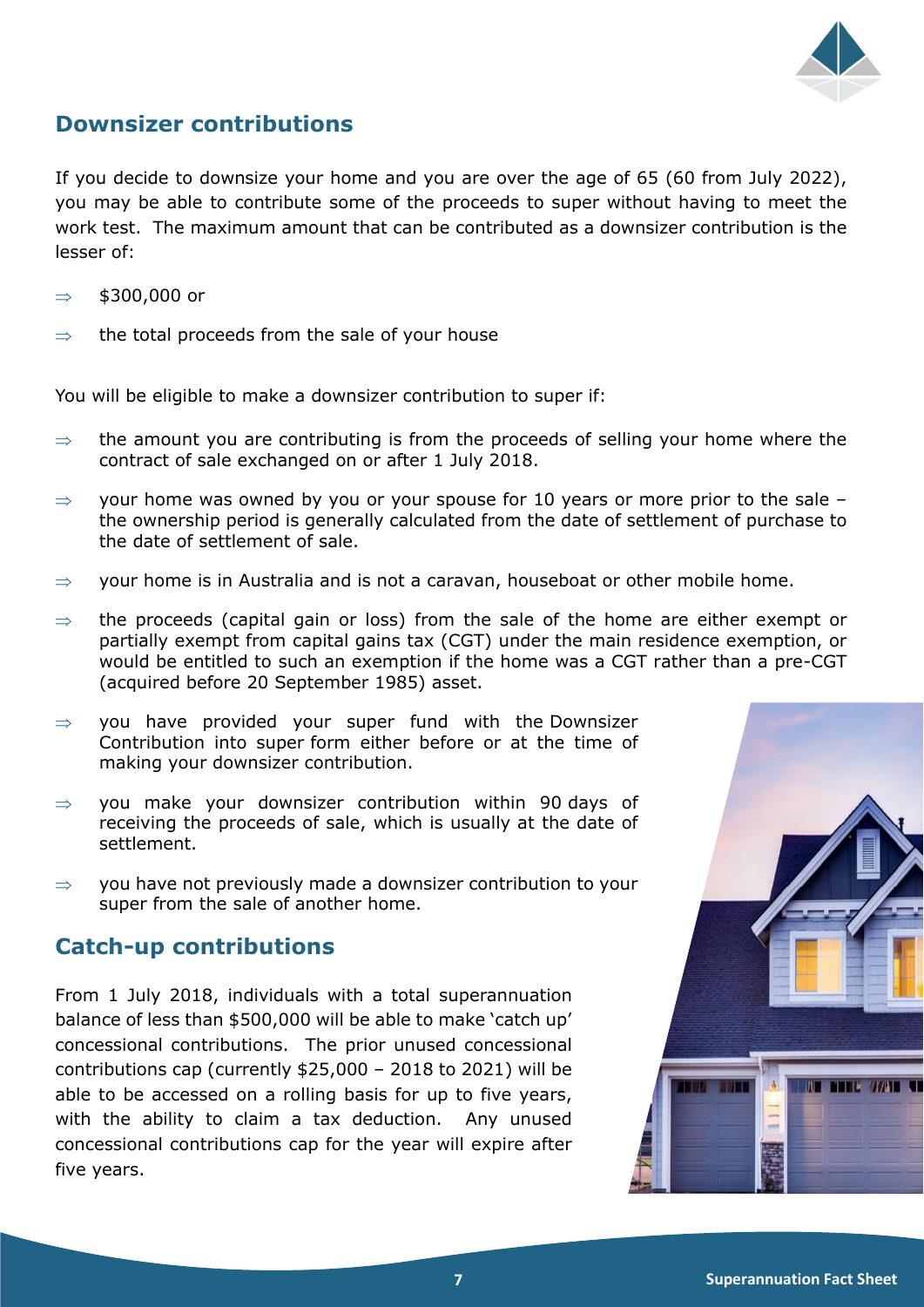

# **Fund options**

| <b>Option</b>                       | <b>Details</b>                                                                                                                                                                                                               |
|-------------------------------------|------------------------------------------------------------------------------------------------------------------------------------------------------------------------------------------------------------------------------|
|                                     | $\Rightarrow$ Anyone can join.                                                                                                                                                                                               |
|                                     | $\Rightarrow$ They generally have a large number of investment options and are<br>normally accumulation funds.                                                                                                               |
| Retail                              | $\Rightarrow$ Most retail funds range from mid to high cost, but some offer a low<br>cost or MySuper alternative.                                                                                                            |
|                                     | $\Rightarrow$ The company that owns the fund aims to retain some profit.                                                                                                                                                     |
|                                     | $\Rightarrow$ Most industry super funds are open for anyone to join however,<br>some are restricted to employees in a particular industry.                                                                                   |
|                                     | $\Rightarrow$ There are normally only a small number of investment options.                                                                                                                                                  |
| Industry                            | $\Rightarrow$ Most are accumulation funds, but some older funds still have defined<br>benefit members.                                                                                                                       |
|                                     | $\Rightarrow$ Generally low to mid cost and some offer MySuper accounts.                                                                                                                                                     |
|                                     | $\Rightarrow$ Most are generally not for profit.                                                                                                                                                                             |
|                                     | $\Rightarrow$ An SMSF is a private superannuation fund, regulated by the<br>Australian Taxation Office (ATO) that you manage yourself.                                                                                       |
| Self Managed<br>Superannuation Fund | $\Rightarrow$ SMSFs can have up to four members. All members must be trustees<br>(or directors, if there is a corporate trustee) and are responsible for<br>decisions made about the fund and compliance with relevant laws. |
|                                     | $\Rightarrow$ Set up costs and annual running expenses can be high, so it's most<br>cost-effective if you have a large balance.                                                                                              |
|                                     | $\Rightarrow$ A corporate fund is arranged by an employer, for its employees.                                                                                                                                                |
|                                     | $\Rightarrow$ Those managed by a larger fund may offer a wider range of<br>investment options.                                                                                                                               |
| Corporate                           | $\Rightarrow$ Some older corporate funds have defined benefit members, most<br>others are accumulation funds.                                                                                                                |
|                                     | $\Rightarrow$ They are generally low to mid cost funds for large employers but<br>may be high cost for small employers.                                                                                                      |
|                                     | $\Rightarrow$ Funds run by the employer or industry fund will usually return all<br>profits to members, while those run by retain funds will retain some<br>profits.                                                         |
|                                     | $\Rightarrow$ Public sector funds were created for employees of federal and state<br>government departments. Most are only open to government<br>employees.                                                                  |
| <b>Public Sector Funds</b>          | $\Rightarrow$ They have a modest range of investment choices.                                                                                                                                                                |
|                                     | $\Rightarrow$ Many long-term members have defined benefits, newer members<br>are usually in an accumulation fund.                                                                                                            |
|                                     | $\Rightarrow$ They generally have very low fees and some offer MySuper accounts.                                                                                                                                             |

The following are some of the various superannuation vehicles available: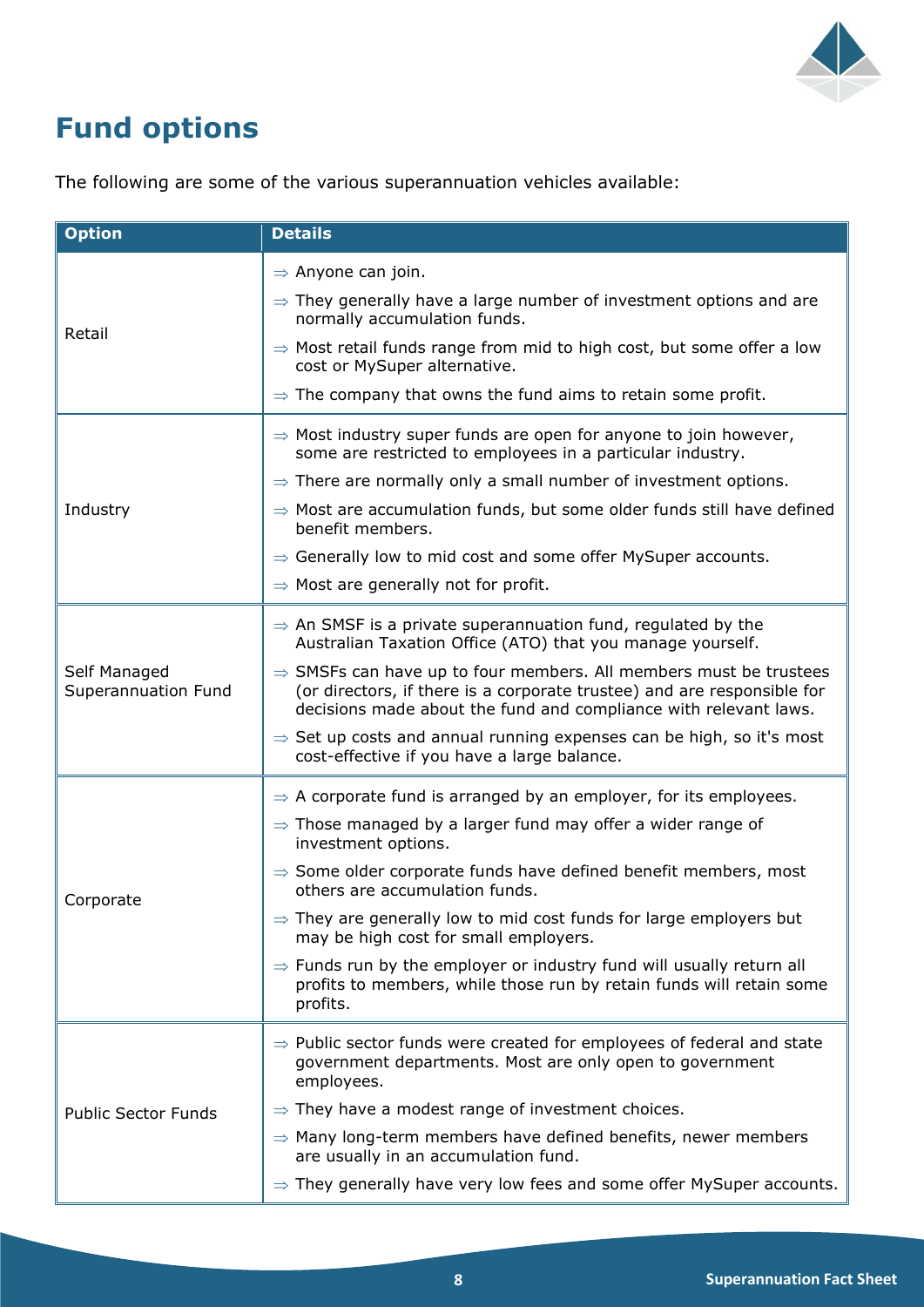

# **Fund types**

## **Accumulation fund**

This type of fund accumulates contributions and earnings to provide a retirement benefit. The final retirement benefit is dependent on the amount of contributions made and the earning rate of the fund.

Accumulation funds provide greater control over the selection of investment options as well as greater transparency of the fund's administration. In contrast to defined benefit funds (explained below), investment returns are not guaranteed. The investment balance of an accumulation fund can go up and down with movements in investment markets.

## **Defined benefit fund**

Your retirement benefits are generally determined by factors such as your age, final salary at retirement, and how many years of service you had with your employer. Your final benefits are not reliant on investment returns and are generally guaranteed by the fund.

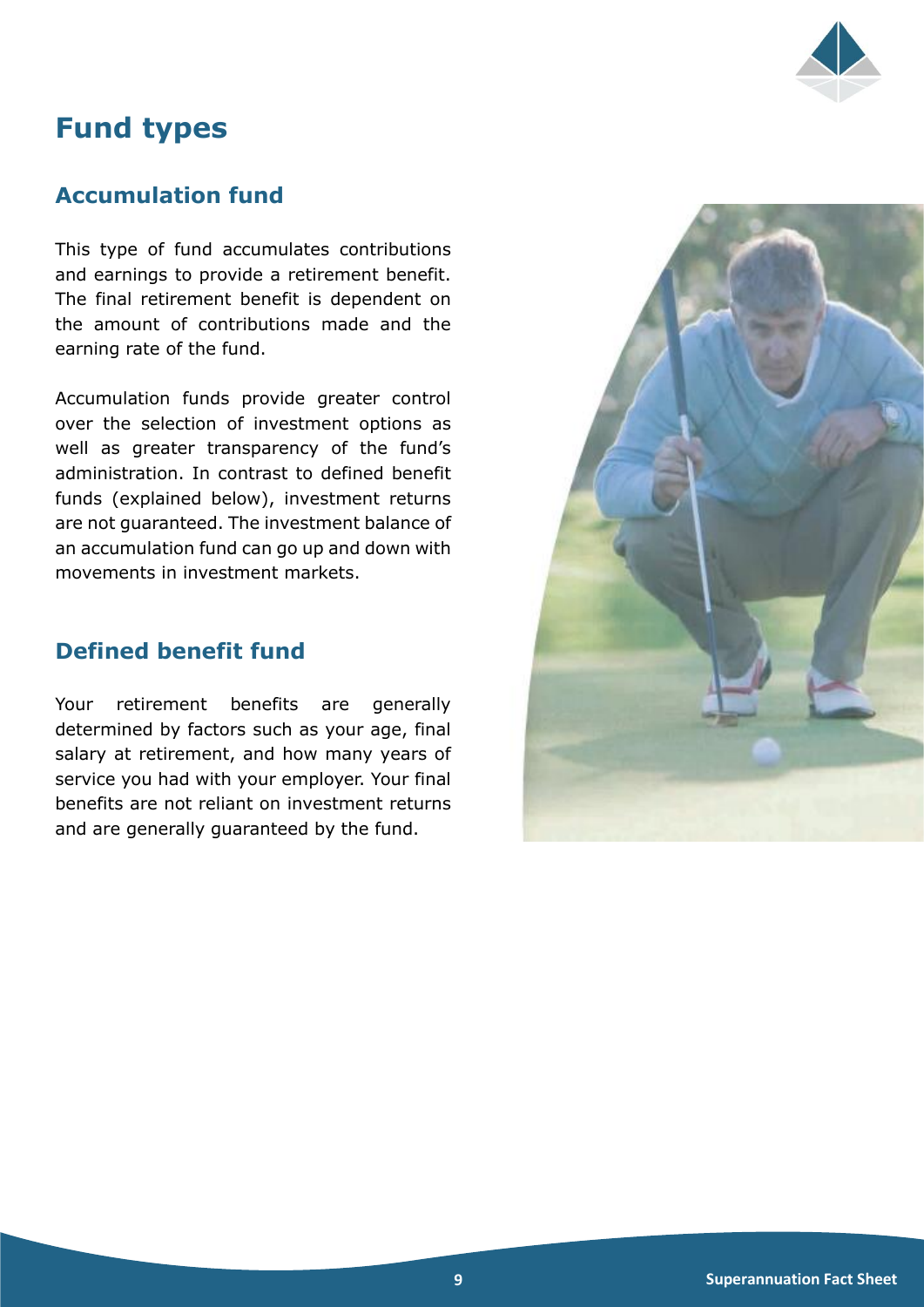

# **Access**

Generally, you can't access superannuation benefits until you reach preservation age and have retired or reach the age of 65.

Preservation age is dependent upon date of birth as shown in the following table:

| Date of birth              | <b>Preservation age</b> |
|----------------------------|-------------------------|
| Before 1 July 1960         | 55                      |
| 1 July 1960 - 30 June 1961 | 56                      |
| 1 July 1961 - 30 June 1962 | 57                      |
| 1 July 1962 - 30 June 1963 | 58                      |
| 1 July 1963 - 30 June 1964 | 59                      |
| After 30 June 1964         | 60                      |